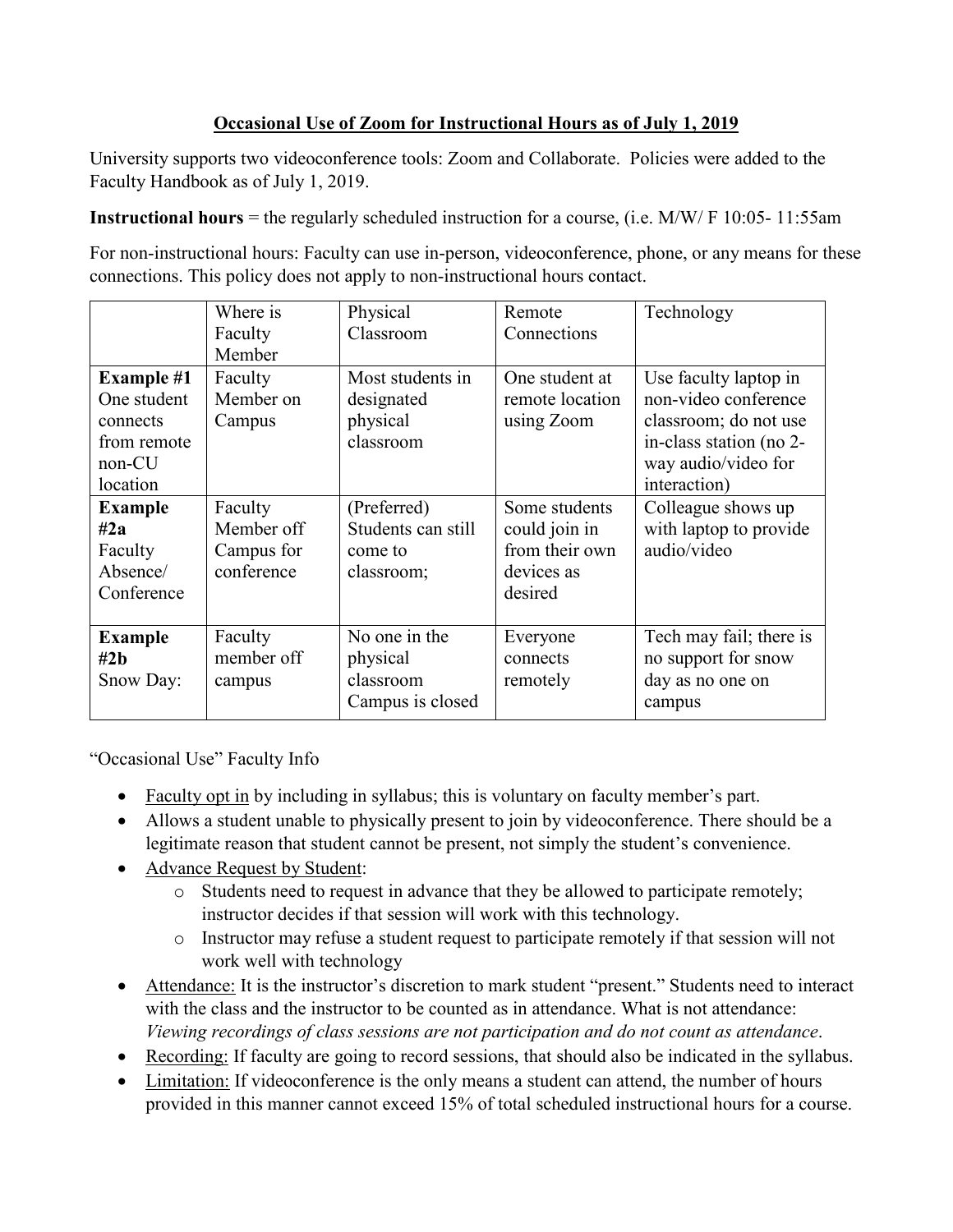### **How does the Technology Work?**

Example 1a: One student connects from non-CU location

In a non-video conference enabled class-room (no microphones in the room), instructor will use laptop to provide sound and video to and from remote student to allow participation.

Students need appropriate technology –see link. Laptop is recommended, not Chrome, i-pad, etc.

#### Example 2a; Faculty Off campus

Conceptually, this should be voluntary for students as well, rather than required, since they signed up for a face-to-face course.

Faculty member should use his/her faculty laptop, be in a quiet space, and connect through a hardwired connection. The preference is that when the faculty member is away from campus for a conference, the class can still meet in the physical classroom. The faculty member would ask a colleague to bring a laptop to the physical classroom rather than asking students to each connect from their own device.

Students need appropriate technology – see link. Laptop is recommended, not Chrome, i-pad, etc.

#### Example 2b Snow Day

Everyone is off campus, so the instructor would need to e-mail students that despite the campus being closed, the class is still meeting via Zoom and provide a link to all students. Instructor would need to have all handouts posted in Blackboard. Technology support will likely not be available.